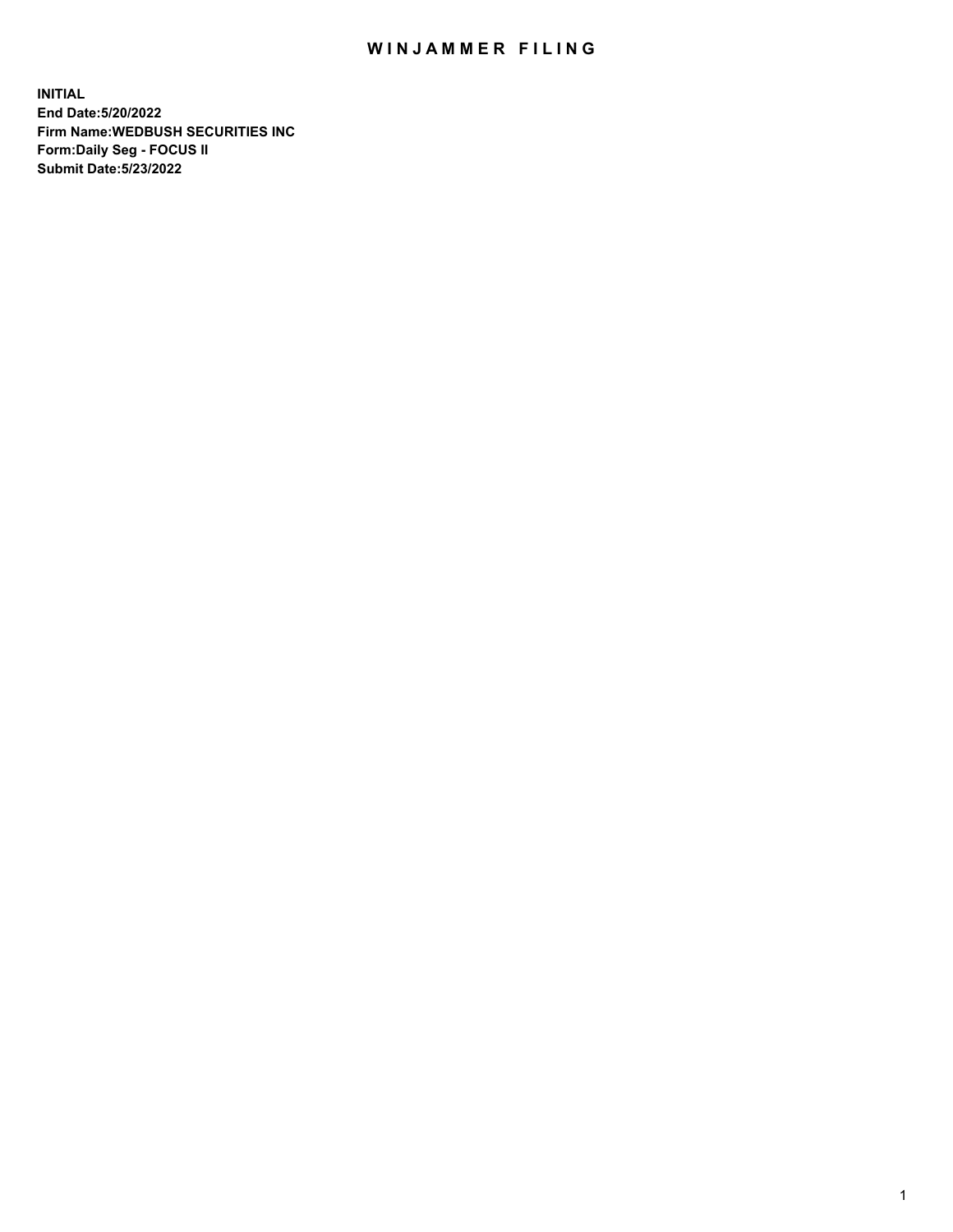**INITIAL End Date:5/20/2022 Firm Name:WEDBUSH SECURITIES INC Form:Daily Seg - FOCUS II Submit Date:5/23/2022 Daily Segregation - Cover Page**

| Name of Company                                                                                                                                                                                                                                                                                        | <b>WEDBUSH SECURITIES INC</b>                        |  |
|--------------------------------------------------------------------------------------------------------------------------------------------------------------------------------------------------------------------------------------------------------------------------------------------------------|------------------------------------------------------|--|
| <b>Contact Name</b>                                                                                                                                                                                                                                                                                    | <b>Kevin Wirth</b>                                   |  |
| <b>Contact Phone Number</b>                                                                                                                                                                                                                                                                            | 312-784-0475                                         |  |
| <b>Contact Email Address</b>                                                                                                                                                                                                                                                                           | kevin.wirth@wedbush.com                              |  |
| FCM's Customer Segregated Funds Residual Interest Target (choose one):<br>a. Minimum dollar amount: ; or<br>b. Minimum percentage of customer segregated funds required:% ; or<br>c. Dollar amount range between: and; or<br>d. Percentage range of customer segregated funds required between:% and%. | 19,000,000<br><u>0</u><br>00<br>0 <sub>0</sub>       |  |
| FCM's Customer Secured Amount Funds Residual Interest Target (choose one):<br>a. Minimum dollar amount: ; or<br>b. Minimum percentage of customer secured funds required:%; or<br>c. Dollar amount range between: and; or<br>d. Percentage range of customer secured funds required between: % and %.  | 1,000,000<br><u>0</u><br><u>00</u><br>0 <sub>0</sub> |  |
| FCM's Cleared Swaps Customer Collateral Residual Interest Target (choose one):<br>a. Minimum dollar amount: ; or<br>b. Minimum percentage of cleared swaps customer collateral required:%; or<br>c. Dollar amount range between: and; or                                                               | $\frac{0}{0}$<br>0 <sub>0</sub>                      |  |

d. Percentage range of cleared swaps customer collateral required between:% and%. **0 0**

Attach supporting documents CH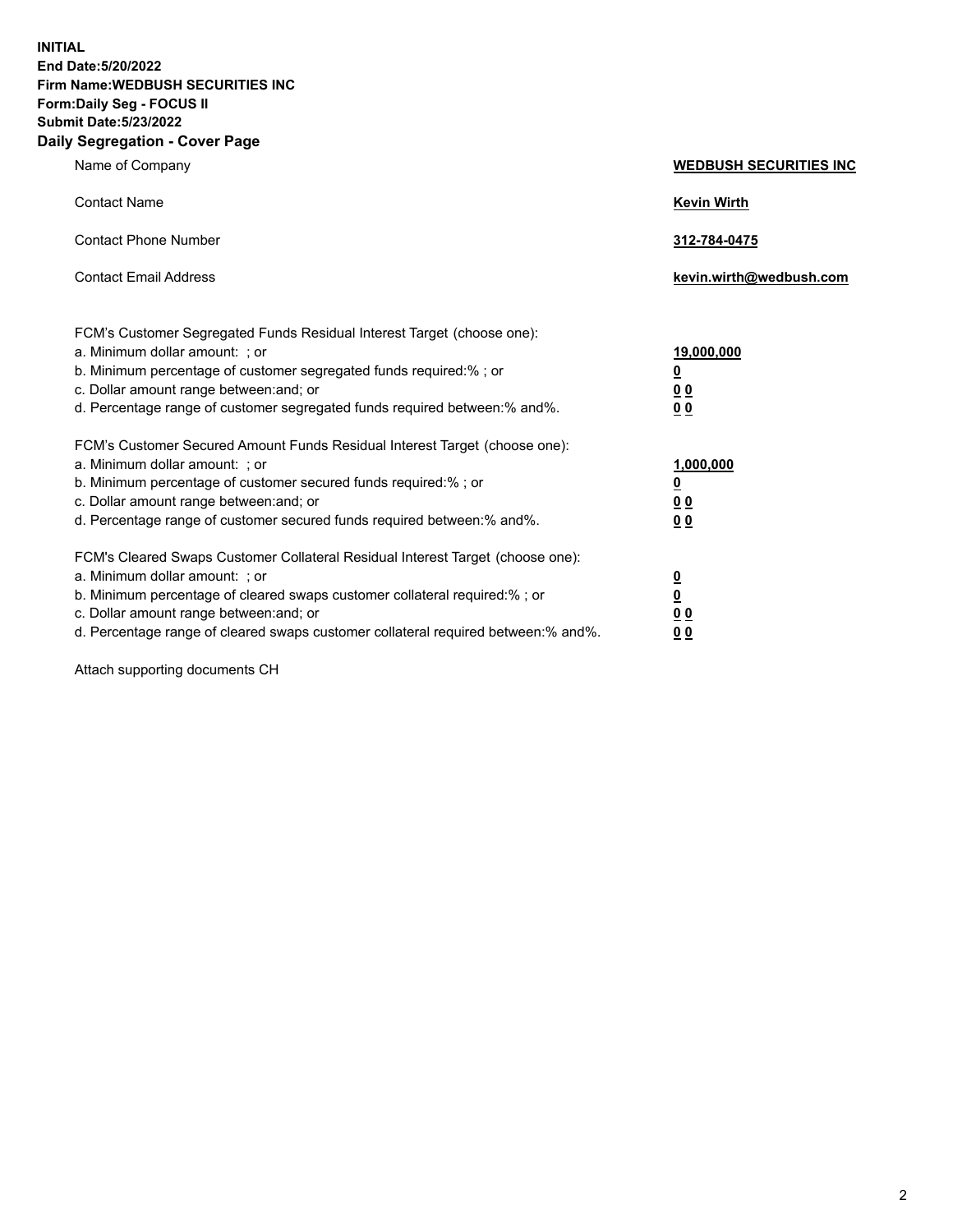**INITIAL End Date:5/20/2022 Firm Name:WEDBUSH SECURITIES INC Form:Daily Seg - FOCUS II Submit Date:5/23/2022 Daily Segregation - Secured Amounts**

|     | Pany Ocgi cgation - Occarea Anioante                                                        |                                    |
|-----|---------------------------------------------------------------------------------------------|------------------------------------|
|     | Foreign Futures and Foreign Options Secured Amounts                                         |                                    |
|     | Amount required to be set aside pursuant to law, rule or regulation of a foreign            | $0$ [7305]                         |
|     | government or a rule of a self-regulatory organization authorized thereunder                |                                    |
| 1.  | Net ledger balance - Foreign Futures and Foreign Option Trading - All Customers             |                                    |
|     | A. Cash                                                                                     | 32,889,214 [7315]                  |
|     | B. Securities (at market)                                                                   | $0$ [7317]                         |
| 2.  | Net unrealized profit (loss) in open futures contracts traded on a foreign board of trade   | -699,966 [7325]                    |
| 3.  | Exchange traded options                                                                     |                                    |
|     | a. Market value of open option contracts purchased on a foreign board of trade              | 27,668 [7335]                      |
|     | b. Market value of open contracts granted (sold) on a foreign board of trade                | $0$ [7337]                         |
| 4.  | Net equity (deficit) (add lines 1. 2. and 3.)                                               | 32,216,916 [7345]                  |
| 5.  | Account liquidating to a deficit and account with a debit balances - gross amount           | <b>5,880</b> [7351]                |
|     | Less: amount offset by customer owned securities                                            | 0 [7352] 5,880 [7354]              |
| 6.  | Amount required to be set aside as the secured amount - Net Liquidating Equity              | 32,222,796 [7355]                  |
|     | Method (add lines 4 and 5)                                                                  |                                    |
| 7.  | Greater of amount required to be set aside pursuant to foreign jurisdiction (above) or line | 32,222,796 [7360]                  |
|     | 6.                                                                                          |                                    |
|     | FUNDS DEPOSITED IN SEPARATE REGULATION 30.7 ACCOUNTS                                        |                                    |
| 1.  | Cash in banks                                                                               |                                    |
|     | A. Banks located in the United States                                                       | 16,812,732 [7500]                  |
|     | B. Other banks qualified under Regulation 30.7                                              | 3,025,251 [7520] 19,837,983 [7530] |
| 2.  | <b>Securities</b>                                                                           |                                    |
|     | A. In safekeeping with banks located in the United States                                   | $0$ [7540]                         |
|     | B. In safekeeping with other banks qualified under Regulation 30.7                          | 0 [7560] 0 [7570]                  |
| 3.  | Equities with registered futures commission merchants                                       |                                    |
|     | A. Cash                                                                                     | 9,647,525 [7580]                   |
|     | <b>B.</b> Securities                                                                        | $0$ [7590]                         |
|     | C. Unrealized gain (loss) on open futures contracts                                         | $0$ [7600]                         |
|     | D. Value of long option contracts                                                           | $0$ [7610]                         |
|     | E. Value of short option contracts                                                          | 0 [7615] <b>9,647,525</b> [7620]   |
| 4.  | Amounts held by clearing organizations of foreign boards of trade                           |                                    |
|     | A. Cash                                                                                     | 7,175,084 [7640]                   |
|     | <b>B.</b> Securities                                                                        | $0$ [7650]                         |
|     | C. Amount due to (from) clearing organization - daily variation                             | $0$ [7660]                         |
|     | D. Value of long option contracts                                                           | $0$ [7670]                         |
|     | E. Value of short option contracts                                                          | 0 [7675] 7,175,084 [7680]          |
| 5.  | Amounts held by members of foreign boards of trade                                          |                                    |
|     | A. Cash                                                                                     | 181,237 [7700]                     |
|     | <b>B.</b> Securities                                                                        | <u>0</u> [7710]                    |
|     | C. Unrealized gain (loss) on open futures contracts                                         | $0$ [7720]                         |
|     | D. Value of long option contracts                                                           | 27,668 [7730]                      |
|     | E. Value of short option contracts                                                          | 0 [7735] 208,905 [7740]            |
| 6.  | Amounts with other depositories designated by a foreign board of trade                      | 0 [7760]                           |
| 7.  | Segregated funds on hand                                                                    | $0$ [7765]                         |
| 8.  | Total funds in separate section 30.7 accounts                                               | 36,869,497 [7770]                  |
| 9.  | Excess (deficiency) Set Aside for Secured Amount (subtract line 7 Secured Statement         | 4,646,701 [7380]                   |
|     | Page 1 from Line 8)                                                                         |                                    |
| 10. | Management Target Amount for Excess funds in separate section 30.7 accounts                 | 1,000,000 [7780]                   |
| 11. | Excess (deficiency) funds in separate 30.7 accounts over (under) Management Target          | 3,646,701 [7785]                   |
|     |                                                                                             |                                    |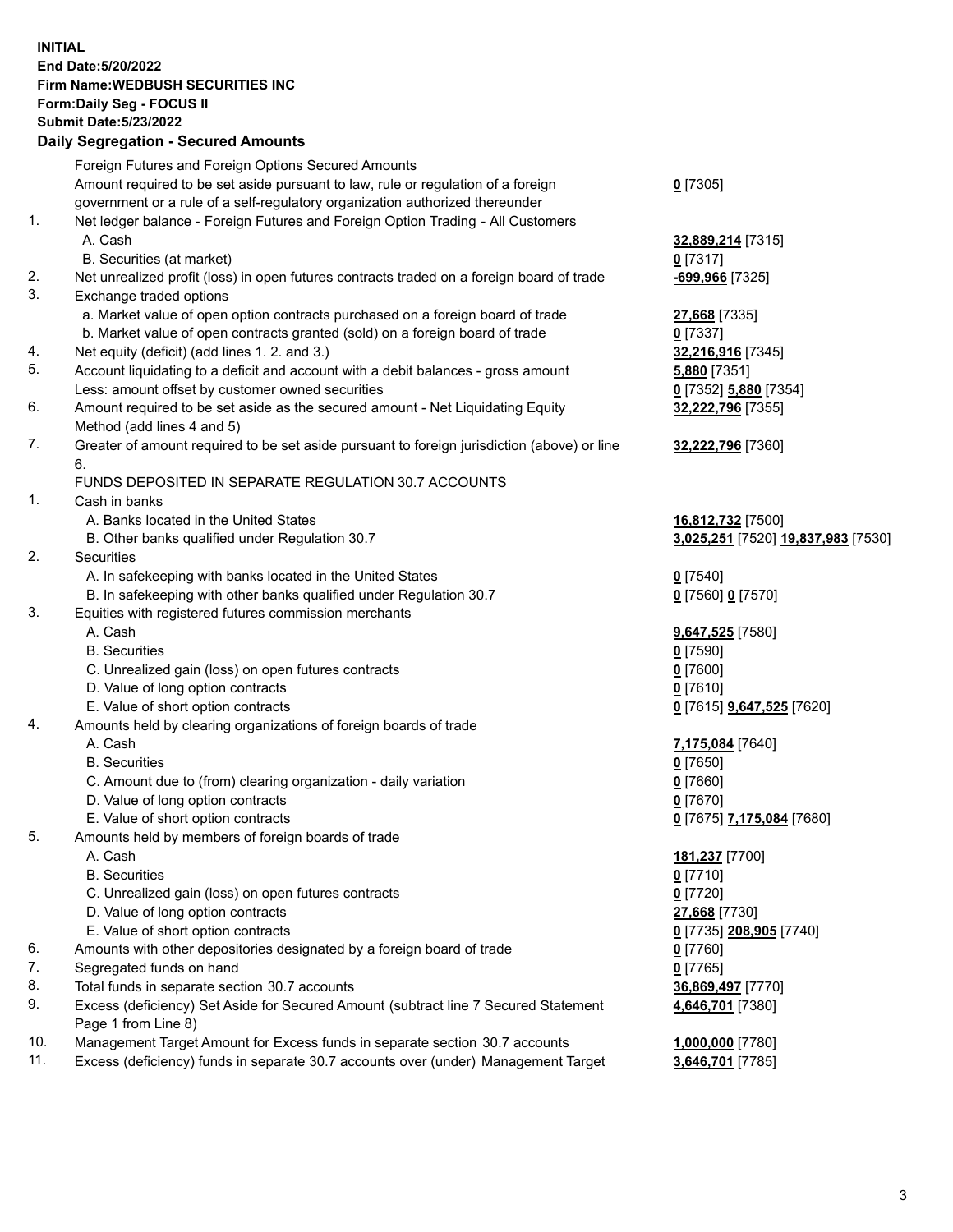|            | <b>INITIAL</b><br>End Date: 5/20/2022<br><b>Firm Name: WEDBUSH SECURITIES INC</b><br>Form: Daily Seg - FOCUS II                     |                                        |
|------------|-------------------------------------------------------------------------------------------------------------------------------------|----------------------------------------|
|            | <b>Submit Date: 5/23/2022</b>                                                                                                       |                                        |
|            | Daily Segregation - Segregation Statement                                                                                           |                                        |
|            | SEGREGATION REQUIREMENTS(Section 4d(2) of the CEAct)                                                                                |                                        |
| 1.         | Net ledger balance                                                                                                                  |                                        |
|            | A. Cash                                                                                                                             | 2,079,221,853 [7010]                   |
|            | B. Securities (at market)                                                                                                           | 169,051,278 [7020]                     |
| 2.         | Net unrealized profit (loss) in open futures contracts traded on a contract market                                                  | 928,971,337 [7030]                     |
| 3.         | Exchange traded options                                                                                                             |                                        |
|            | A. Add market value of open option contracts purchased on a contract market                                                         | 7,005,468,892 [7032]                   |
|            | B. Deduct market value of open option contracts granted (sold) on a contract market                                                 | -5,136,459,476 [7033]                  |
| 4.         | Net equity (deficit) (add lines 1, 2 and 3)                                                                                         | 5,046,253,884 [7040]                   |
| 5.         | Accounts liquidating to a deficit and accounts with                                                                                 |                                        |
|            | debit balances - gross amount                                                                                                       | <b>9,234,058</b> [7045]                |
|            | Less: amount offset by customer securities                                                                                          | -8,762,415 [7047] 471,643 [7050]       |
| 6.         | Amount required to be segregated (add lines 4 and 5)                                                                                | 5,046,725,527 [7060]                   |
|            | FUNDS IN SEGREGATED ACCOUNTS                                                                                                        |                                        |
| 7.         | Deposited in segregated funds bank accounts                                                                                         |                                        |
|            | A. Cash                                                                                                                             | 791,386,182 [7070]                     |
|            | B. Securities representing investments of customers' funds (at market)                                                              | $0$ [7080]                             |
|            | C. Securities held for particular customers or option customers in lieu of cash (at<br>market)                                      | 459,591 [7090]                         |
| 8.         | Margins on deposit with derivatives clearing organizations of contract markets                                                      |                                        |
|            | A. Cash                                                                                                                             | 1,429,116,459 [7100]                   |
|            | B. Securities representing investments of customers' funds (at market)                                                              | 923,631,332 [7110]                     |
|            | C. Securities held for particular customers or option customers in lieu of cash (at<br>market)                                      | 164,672,979 [7120]                     |
| 9.         | Net settlement from (to) derivatives clearing organizations of contract markets                                                     | -85,905,410 [7130]                     |
| 10.        | Exchange traded options                                                                                                             |                                        |
|            | A. Value of open long option contracts                                                                                              | 7,005,468,892 [7132]                   |
|            | B. Value of open short option contracts                                                                                             | -5,136,459,476 [7133]                  |
| 11.        | Net equities with other FCMs                                                                                                        |                                        |
|            | A. Net liquidating equity                                                                                                           | $0$ [7140]                             |
|            | B. Securities representing investments of customers' funds (at market)                                                              | $0$ [7160]                             |
|            | C. Securities held for particular customers or option customers in lieu of cash (at                                                 | $0$ [7170]                             |
|            | market)                                                                                                                             |                                        |
| 12.<br>13. | Segregated funds on hand                                                                                                            | 3,918,708 [7150]                       |
| 14.        | Total amount in segregation (add lines 7 through 12)                                                                                | 5,096,289,257 [7180]                   |
| 15.        | Excess (deficiency) funds in segregation (subtract line 6 from line 13)<br>Management Target Amount for Excess funds in segregation | 49,563,730 [7190]<br>19,000,000 [7194] |
|            |                                                                                                                                     |                                        |

16. Excess (deficiency) funds in segregation over (under) Management Target Amount Excess

**30,563,730** [7198]